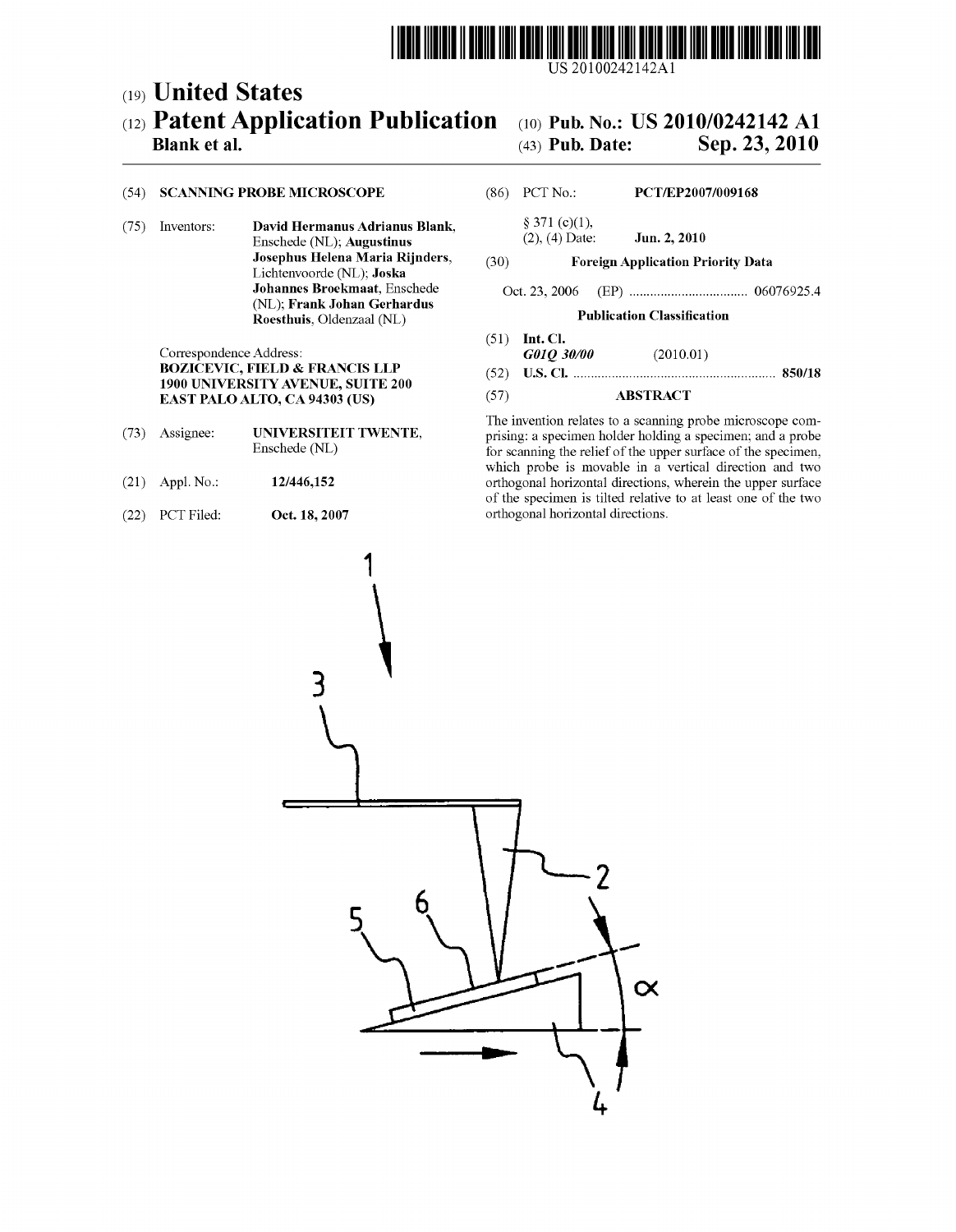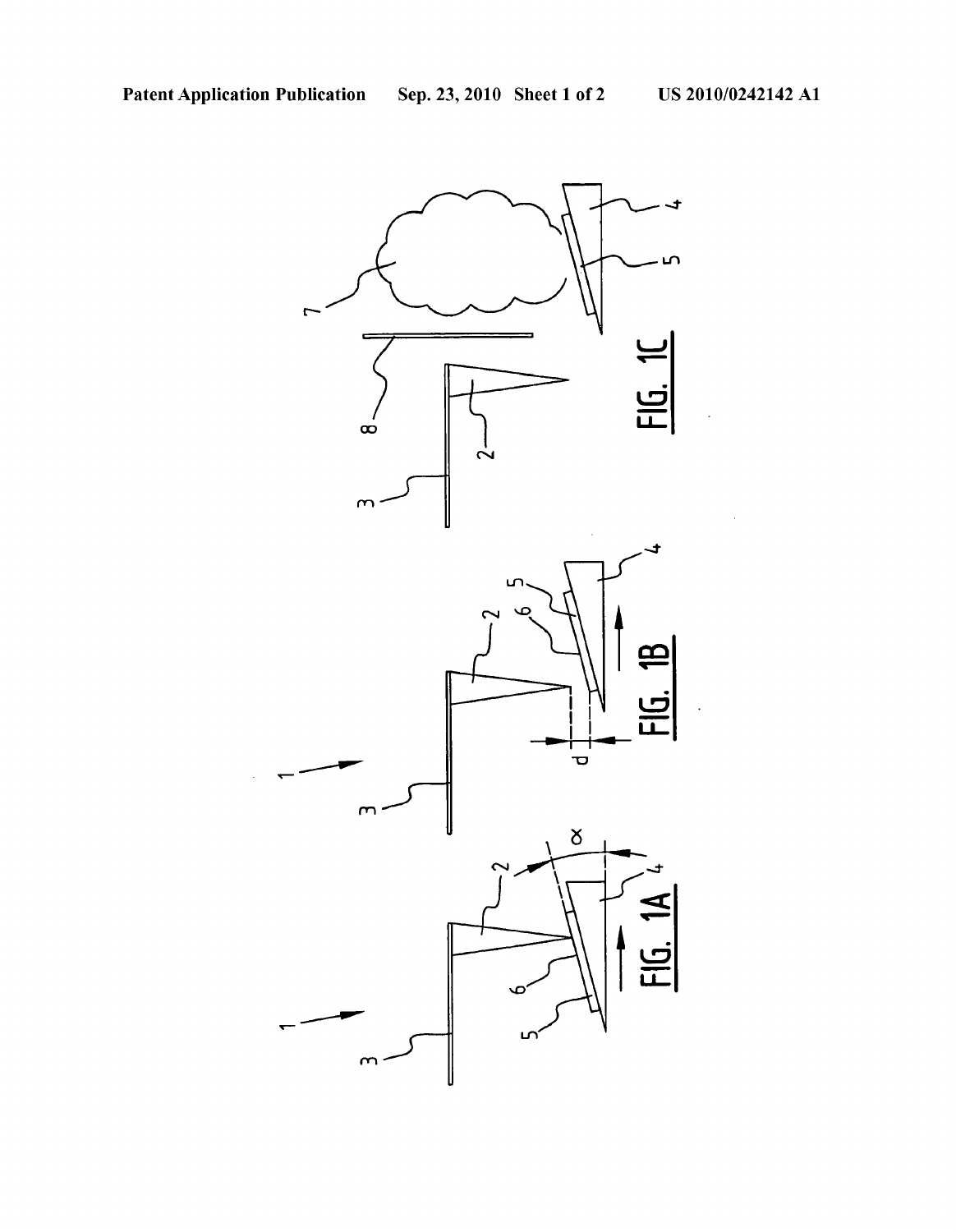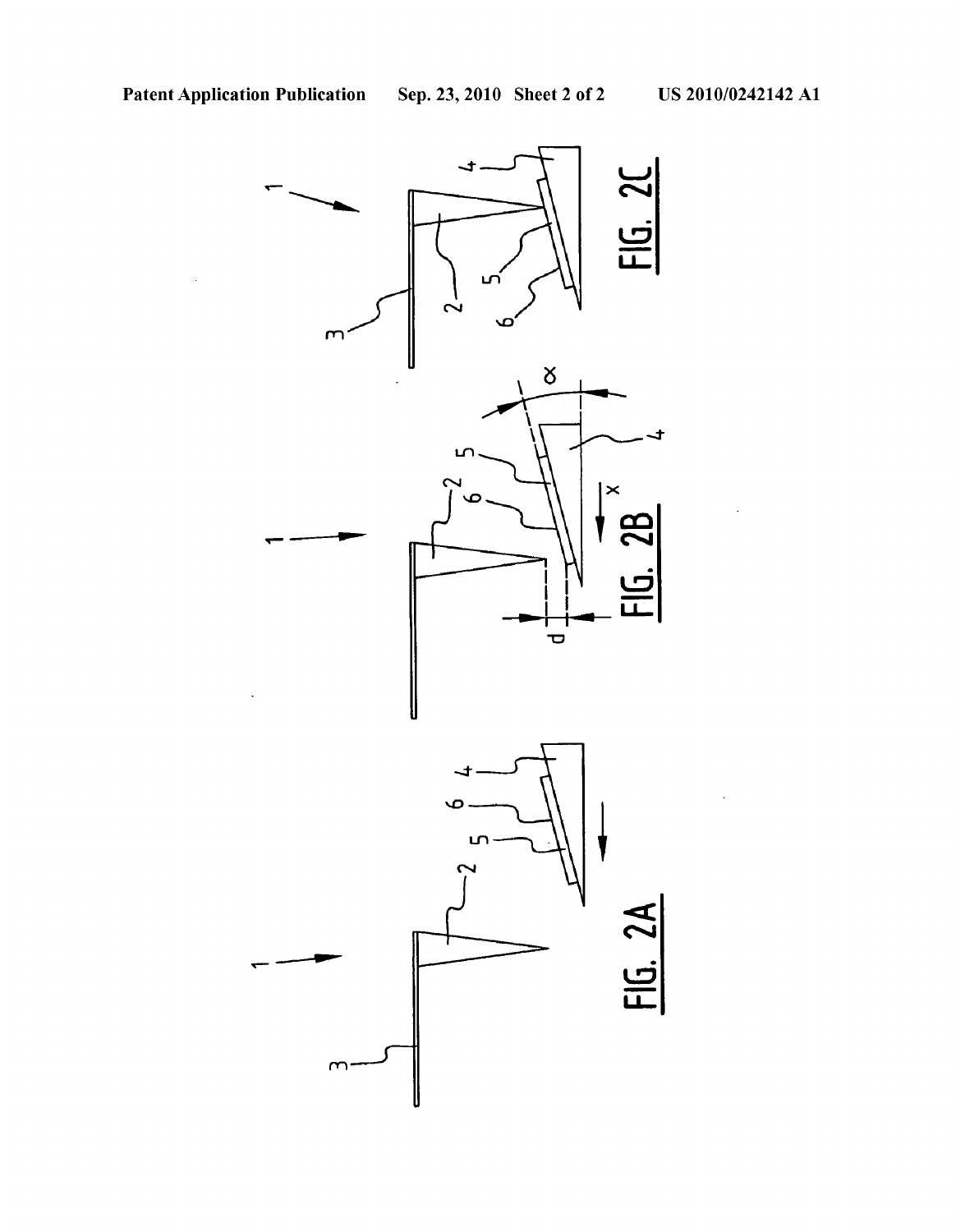## **SCANNING PROBE MICROSCOPE**

[0001] The invention relates to a scanning probe microscope comprising:

[0002] a specimen holder holding a specimen; and

[0003] a probe for scanning the relief of the upper surface of the specimen, which probe is movable in a vertical direction and two orthogonal horizontal directions.

[0004] A scanning probe microscope performs measurements at a number of measuring points generally in the form of a matrix. The scanning probe microscope measures at each measuring point the interaction between a probe and the surface. Based on this interaction, which can be a force or a tunneling current, the relief of a surface can be visualized. Measuring accuracy is in the range of 1-0.01 nm. With such a scanning probe microscope it is possible to check processes at molecular level. For example bacterial or chemical specimens for example physical vapor deposition.

[0005] A drawback of current scanning probe microscopes is the time necessary for scanning one surface. After inserting a specimen in a specimen holder the probe has to approach the surface within a distance of approximately 1-200 nm. As the probe has a distance to the specimen surface, when loading the specimen, of several millimeters, it will take a while before the probe has approached the surface in a safe way. This generally takes about 10 minutes. Scanning of the surface then takes less time. Especially with newly developed technology it is possible to scan a surface of 512 by 512 measuring points within about 1 minute. So most of the time is consumed by placing the probe at the appropriate distance from the surface of the specimen.

[0006] Due to this disadvantage it is currently not possible to scan a large number of specimens within a small time frame, which is necessary when this technique is to be used in a commercial production process.

[0007] It is therefor an object of the invention to at least partially remove the above-mentioned disadvantage.

[0008] This object is achieved by a scanning probe microscope according to the invention, which is characterized in that the upper surface of the specimen is tilted relative to at least one of the two orthogonal horizontal directions.

[0009] By tilting the upper surface of the specimen relative to at least one of the two orthogonal horizontal directions, it is possible to retract the specimen from the scanning probe microscope without damaging the probe. By retracting the specimen in the direction in which the surface is inclined it is ensured that the distance between the probe and the specimen surface will always increase. Depending on the inclination of the specimen Surface a Substantial shift in horizontal direction will result in a small change in height of the probe relative to the specimen Surface. This advantage is used when inserting the specimen back into the scanning probe microscope. A displacement of several millimeters will result in only a very small height difference in vertical direction, depending on the angle. As a scanning probe microscope is generally able to compensate for Small differences in height, it is possible to tune the angle such that height differences resulting from displacement in horizontal direction can be compensated by the scanning probe microscope.

 $[0010]$  The result of the invention is that a relative displacement of the scanning probe in vertical direction is no longer necessary to extract and insert a specimen. The long and tedeous way of having the probe approach the specimen surface in vertical direction is eliminated with this invention. This provides the possibility to treat the surface of a specimen outside of the scanning probe microscope, to check the result of the treatment and to again perform an additional treatment outside of the scanning probe microscope. This would only take a small amount of time compared to a method using a prior art scanning probe microscope.

0011. In a preferred embodiment of the scanning probe microscope according to the invention, the specimenholder is tilted relative to at least one of the two orthogonal horizontal directions. Specimens have generally parallel upper and bot tom surfaces and for Such specimens it is sufficient to have the specimen holder tilted to have the advantage of the invention.<br>[0012] In a preferred embodiment of the scanning probe microscope according to the invention, the tilted angle is in the range of  $0.5^{\circ}$ -2°.<br>[0013] In a very preferred embodiment of the scanning

probe microscope according to the invention, the specimen holder is removable in a horizontal direction perpendicular to the tilting axis. This provides for the possibility to load sev eral specimen holders with specimens and insert each speci men holder with a specimen arranged thereon one after the other. This would enable the use of the scanning probe micro scope in a production line.

[0014] The invention further relates to a method for scanning the relief of a surface of a specimen with a scanning probe microscope according to the above-mentioned preferred embodiment. This method comprises the steps of:

- [0015] arranging a specimen in the specimen holder;
- [0016] have the probe approach the surface of the specimen in the vertical direction;<br>[0017] scan the relief of the surface of the specimen by
- moving the probe in the two orthogonal horizontal directions; and
- [0018] remove the specimen holder in the horizontal direction perpendicular to the tilting axis.

[0019] In a preferred embodiment, the method further comprises the steps of

- [0020] after removing the specimen holder, performing an operation on the specimen; and
- 0021 inserting the specimen holder in the scanning probe microscope in the horizontal direction perpen dicular to the tilting axis.

[0022] The performed operation could be exchanging the specimen arranged on the specimen holder or performing a treatment of the Surface of the specimen such as a deposition treatment or an etching treatment.

[0023] In another preferred embodiment of the method according to the invention, the method comprises the step of correcting the horizontal position of the repositioned speci men relative to the probe. When a surface area of the speci men has to be rescanned, it is necessary that after reinserting the specimen the same area is positioned underneath the probe.

[0024] In a preferred embodiment according to the invention, the correction of the horizontal position of the specimen is controlled by the feedback of the vertical adjustment of the probe. The probe has to adjust upwardly in order not to contact the surface of the specimen, the specimen is obviously inserted too far in the horizontal direction. This provides a feedback for the horizontal position of the specimen. [0025] In yet another embodiment of the method according to the invention the correction of the horizontal position of the